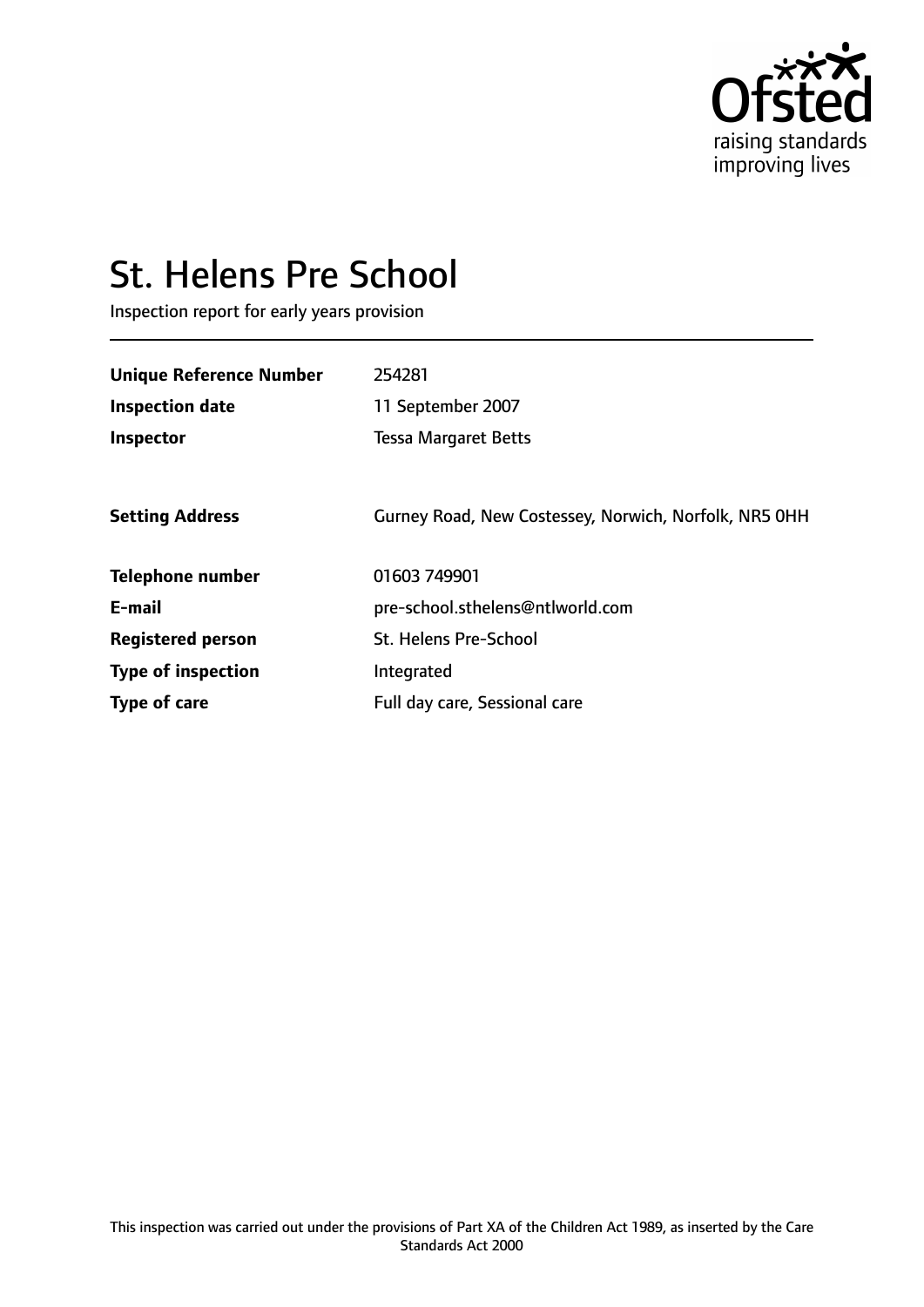## **ABOUT THIS INSPECTION**

The purpose of this inspection is to assure government, parents and the public of the quality of childcare and, if applicable, of nursery education. The inspection was carried out under Part XA Children Act 1989 as introduced by the Care Standards Act 2000 and, where nursery education is provided, under Schedule 26 of the School Standards and Framework Act 1998.

This report details the main strengths and any areas for improvement identified during the inspection. The judgements included in the report are made in relation to the outcomes for children set out in the Children Act 2004; the National Standards for under 8s day care and childminding; and, where nursery education is provided, the *Curriculum guidance for the foundation stage.*

The report includes information on any complaints about the childcare provision which Ofsted has received since the last inspection or registration or 1 April 2004 whichever is the later.

## **The key inspection judgements and what they mean**

*Outstanding: this aspect of the provision is of exceptionally high quality Good: this aspect of the provision is strong Satisfactory: this aspect of the provision is sound Inadequate: this aspect of the provision is not good enough*

For more information about early years inspections, please see the booklet *Are you ready for your inspection?* which is available from Ofsted's website: *www.ofsted.gov.uk.*

## **THE QUALITY AND STANDARDS OF THE CARE AND NURSERY EDUCATION**

On the basis of the evidence collected on this inspection:

The quality and standards of the care are good. The registered person meets the National Standards for under 8s day care and childminding.

The quality and standards of the nursery education are good.

#### **WHAT SORT OF SETTING IS IT?**

St. Helens Pre-School opened in 1966 and serves the local community. It operates from the church hall on Gurney Road in Costessey, Norwich.

There are currently 52 children from aged two years to five years on roll at the Pre-School. This includes 25 children in receipt of funding for early education. Children attend for a variety of sessions. The setting is open five days a week during school term-time with the exception of the last Wednesday in the month when they do not operate. Sessions run from 09.00 to 15.00 Monday to Friday. The Pre-School currently supports one child with English as an additional language.

There are seven staff members who work directly with the children. All staff including the Manager hold relevant child care qualifications appropriate to their post. The setting receives support from a teacher/mentor from the Early Years Development and Childcare Partnership.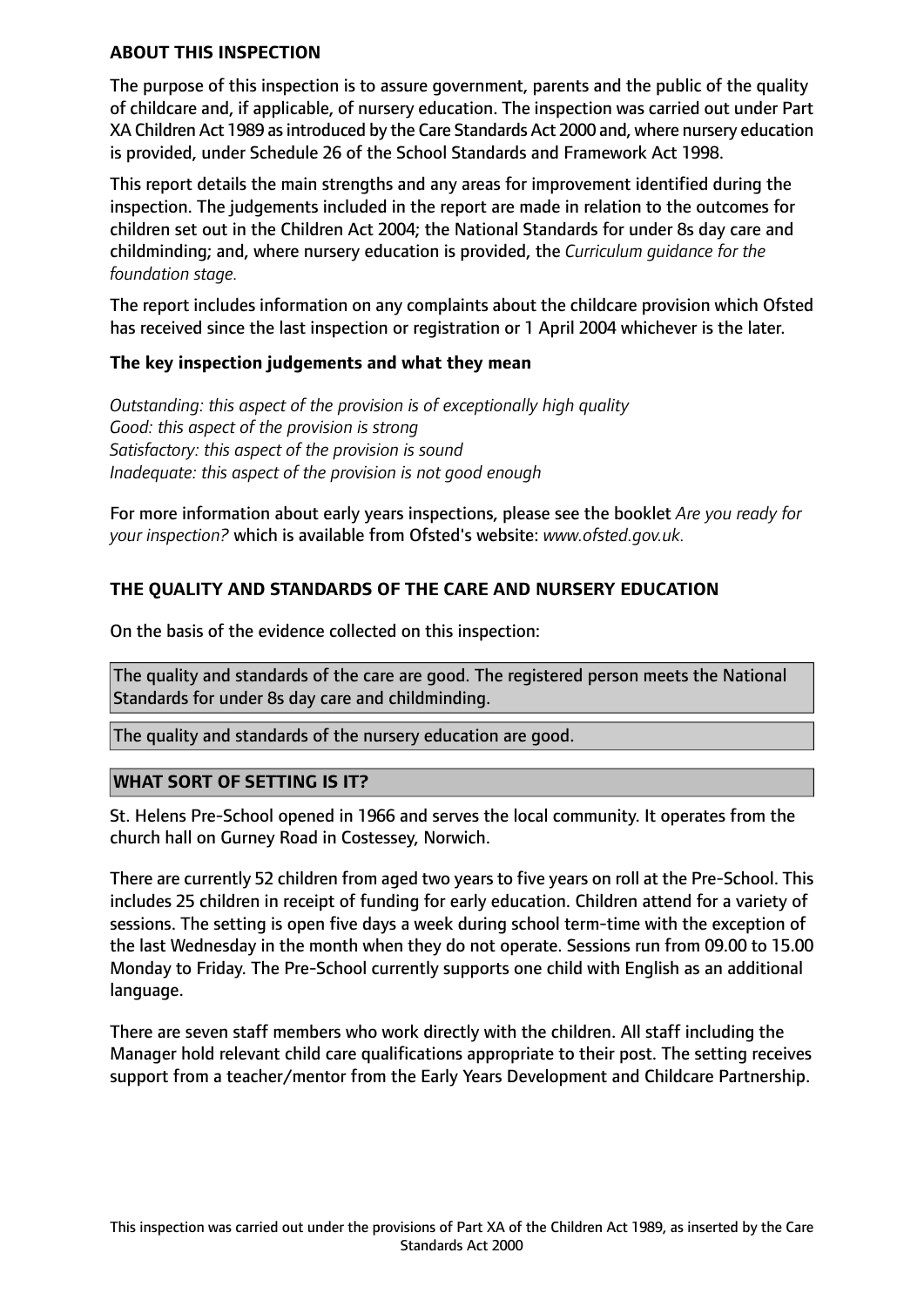## **Helping children to be healthy**

The provision is good.

Children are cared for in an environment which is clean and well maintained. Positive steps taken by staff such as regularly checking the toilet area and cleaning tables with an anti-bacterial spray promote good hygiene standards. A clear health policy ensures all staff are consistent in their practice so that the risk of infection is minimised. Medication is administered following sound procedures in line with the National Standards. Information about children's health is gathered when children start. Written permission is in place to seek emergency medical treatment or advice for each child attending. Staff are able to deal appropriately with illness and minor accidents as one member of staff holds a current first aid certificate. Plans are underway to renew the certificates of other staff members which have recently expired. A well stocked first aid kit is easily accessible in the event of an emergency. Information about any accidents is shared with parents and carers and appropriated documented. Children are encouraged to learn about personal hygiene through the daily routine. Some more able children competently wash their hands in the cloakroom, whilst younger children choose to use the portable handwashing unit in the main hall. Individual paper towels are provided in the hall. However the supply is not sufficient to last throughout the session resulting in some children shaking their hands dry or wiping them on their clothes.

Children are provided with regular drinks and food in adequate quantities for their needs. Currently children bring a daily snack from home. Clear information given to parents when their child starts informs them of the Pre-School's healthy eating policy. As a result children bring a variety of fresh fruit, such as grapes, strawberries, bananas, apples and raisins in individually named containers. Children are able to choose when they have their snacks. This system benefits the children as it does not interrupt their play when they are engrossed in an activity. Children quickly notice as staff prepare the table with a tablecloth making this event special. Children enjoy the free flow of spontaneous conversation, however staff miss opportunities to reinforce the importance of healthy eating within this routine activity. Systems are in place to support their independence. Most children competently pour their own milk or water from small jugs. Throughout the morning children can access fresh drinking water from a water dispenser for themselves.

Children enjoy many activities which support their physical development. Continuous outdoor play provision provides ample time for children to experience a good range of physical challenges. They are quick to show off their running skills. They race each other across the grass, pedal across the tarmac area or climb aboard the wooden cart excitedly as staff pull it along. A new piece of outdoor equipment with pedals provides additional challenge as they work out how they can make it move backwards and forwards. Children are developing confidence as they climb up the steps of the climbing frame and cautiously creep along before zooming down the slide at the other end. Indoors and out children are developing good hand/eye co-ordination as they use a range of tools such as scissors and cutters within their creative play.

## **Protecting children from harm or neglect and helping them stay safe**

The provision is outstanding.

Children benefit greatly from the staff's commitment to providing and maintaining a safe and secure environment. The premises are checked prior to children arriving and monitored closely throughout the session. Children are wellsupervised on arrival and departure. Staff have robust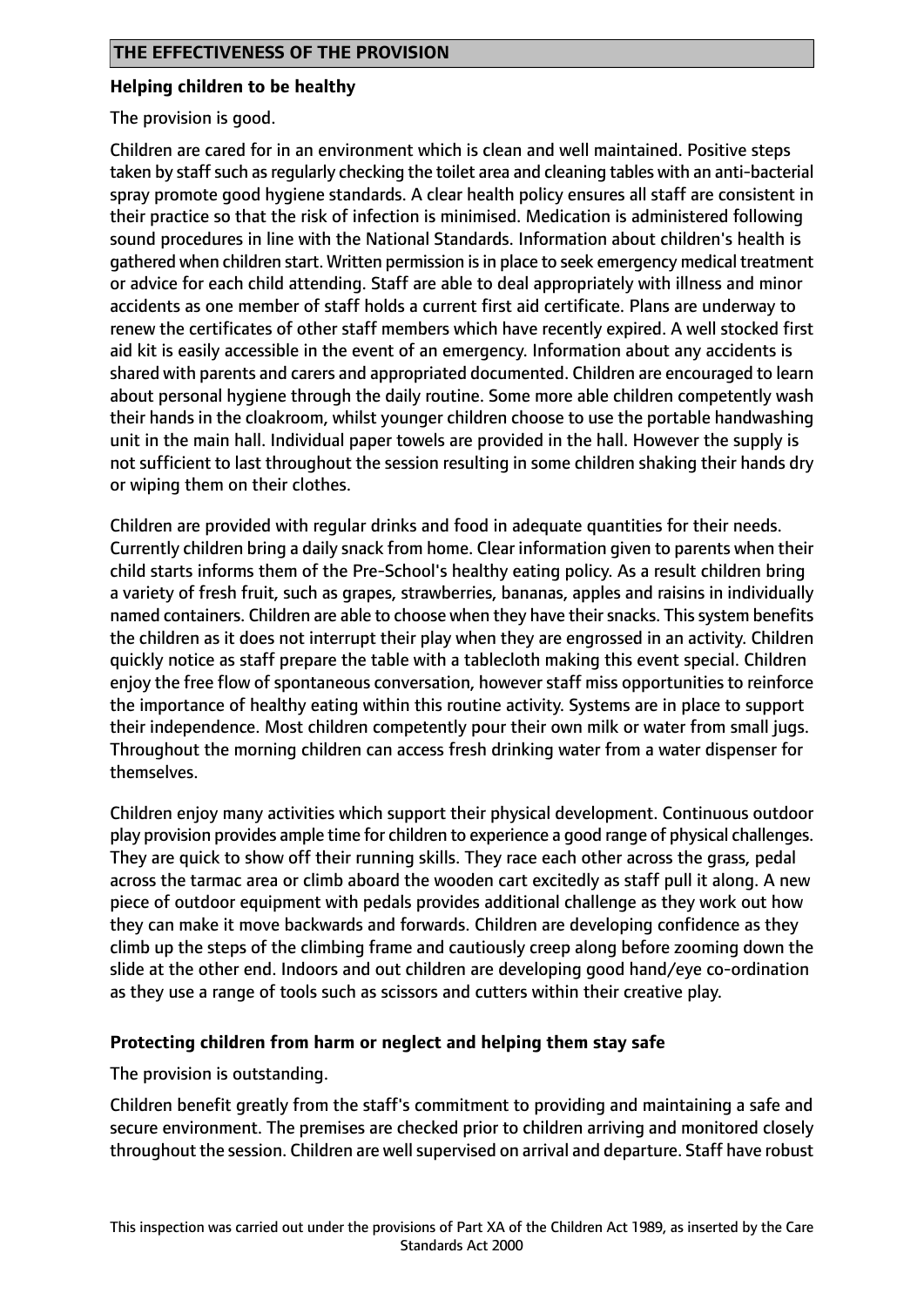systems in place to ensure children cannot leave the premises without an appropriate adult. Barriers are used effectively to prevent children from having access to certain areas and the premises is secure once children have arrived. The premises are welcoming to parents with visual displays and a well stocked noticeboard. These contribute to creating a child centred environment. There is sufficient space for the numbers of children attending with designated areas for different activities and suitable storage facilities. Children have access to a good range of equipment and resources which conform to safety standards. Children are able to sit safely and comfortably at child size tables and chairs or relax on large floor cushions in the book area. Additional safety measures such as the use of two way radios when using the outdoor area with a small group enable staff to summon additional help quickly.

Children are developing an excellent understanding of how to keep themselves safe through routine activities, clear explanations from staff and challenging role play situations. Following on from a recent visit from the Police, children explore how they might respond to a major accident. Through the use of open ended questions staff challenge children to think about immediate dangers. Children are quick to say we 'must get the people away to keep them safe' as they decide to put cones around the upturned lorry and re-direct the traffic. At circle time children take turns at being the 'special helper' of the day. This role includes explaining to the children the safety rules such as 'having kind hands, we walk in Pre-School' which are displayed in simple words and pictures. Children are keen to demonstrate their understanding in their own way. Those less confident are well supported by staff. As children celebrate a child's birthday staff use matches to light the candles on the cake. Staff take time to check children's understanding of the dangers of matches. The member of staff asks the children why they need to sit well back and why does she need to be careful. They confidently tell her that matches can burn your fingers.

Children's welfare is safeguarded as staff have a working knowledge of child protection procedures. They are familiar with the signs and symptoms of child abuse and have effective systems in place to ensure that the interests and the safety of children come first. Their written child protection policy also includes what action they would take if a child was not collected or an allegation was made against a member of staff.

## **Helping children achieve well and enjoy what they do**

The provision is good.

Children are encouraged to be confident, independent and develop their self-esteem. Most children arrive happily and are eager to participate. They are warmly welcomed into an environment which is set up to meet their needs. Children respond well to the daily routines. On arrival they find their name on the table and settle themselves at an activity which interests them. Younger children are well supported in their play as staff make effective use of the 'Birth to three Matters' framework to plan and provide suitable activities in line with their development. These activities include a range of sensory resources where children can experience the sounds and texture of different materials.

They explore the contents of small baskets and enjoy modelling with malleable materials. Children's ideas are valued as staff get down to the children's level. They take an active interest in what the children are saying and respond with real enthusiasm.

The quality of teaching and learning is good. Staff have a solid understanding of the Foundation Stage curriculum and how children learn. As a result, children take part in a range of stimulating and relevant activities that help them make good progress towards the early learning goals.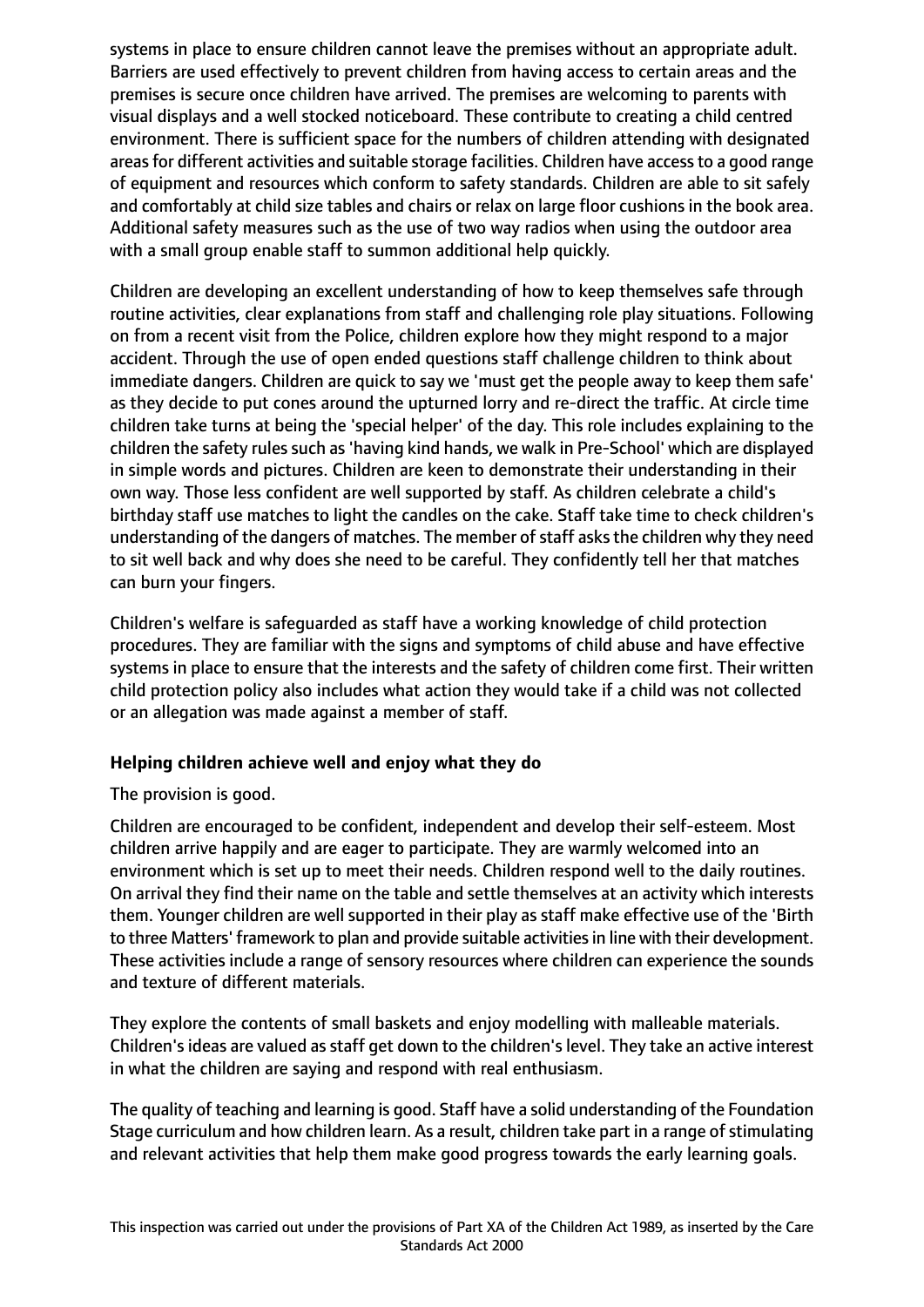Children's starting points are known as staff gather information about what children like, dislike and what they can do when they start. This provides a vital link in ensuring all children move on in their development. Good use of open ended questions such as 'what do you think is in there? and why do you think that is?' encourage children to think and work things out for themselves. All areas of the curriculum are carefully woven into planned topics. The balance between adult-led and child-initiated activities ensures children have enough time to consolidate their learning in their own way and at their own pace. Planning is flexible to accommodate spontaneous opportunities which capture children's imagination and interest. Staff make some useful assessments of children's progress through observations. These are then recorded in each child's book of achievements. However these are not sufficiently frequent in some cases to effectively identify the next steps in their learning or give an up-to-date picture of children's attainments.

Children are developing positive relationships with each other and with the adults around them. Most children show their sense of security as they warmly engage in conversation with staff, hang up their coats and bags, find their name and settle at their chosen activity. Their independence is growing as they attend to many of their personal needs for themselves. Children are motivated and interested in the activities on offer as they excitedly engage in a role play telephone conversation using old mobile phones with a friend. They rise to the responsibility of being a 'special helper' which contributes to boosting their self-confidence. Children have regular opportunities within routine activities to make connections between sounds and letters. They listen intently to the sound each letter makes when identifying the day of the week in circle time. They confidently initiate conversation in role play situations and informally around the snack table. Good systems in place support children's interest in written print. An effective daily library service which stimulates and encourages children to choose both familiar and more challenging books to take home motivate children's interest. This interest extends to a well used book area within Pre-School where children regularly relax looking at books and enjoying the pictures.

Children use numeracy skills and problem solving in all aspects of their play. Staff prompt children to think about how many animals are in their basket, how many children are present and the number of candles on the birthday cake. When some children cut out a line of trains from play dough they are able to demonstrate their understanding of simple addition and subtraction. When asked by staff how many they would have if some were taken away and then put back, they proudly shout out the appropriate answers with confidence. They name and notice different shapes and are able to recognise similar ones portrayed on the floor mats. Children are comfortably around new technology. They show good control when using a computer mouse, skilfully moving items into different positions. They are fascinated at their ability to make small wicker baskets spin around at speed. They are keen to find out for themselves how a new piece of outdoor play equipment can move both forwards and backwards. They make connections with nature as they learn about where conkers come from, grow cress and watch the development of snails and worms as part of a planned topic.

Children have many opportunities to develop their creative skills. Routine activities offered each day allow them to explore colour as they paint, build using large boxes to recreate Police cars as part of a group task, dig and use a variety of tools in the sand and water trays. Children confidently take part in group singing and action rhymes. Children benefit greatly from the well presented story time. Using story sacks, children excitedly explore the contents of the bag as each item is produced. They think together what each item might be used for in the story. They then sit patiently waiting to see if they are right as they listen intently to the story unfolding.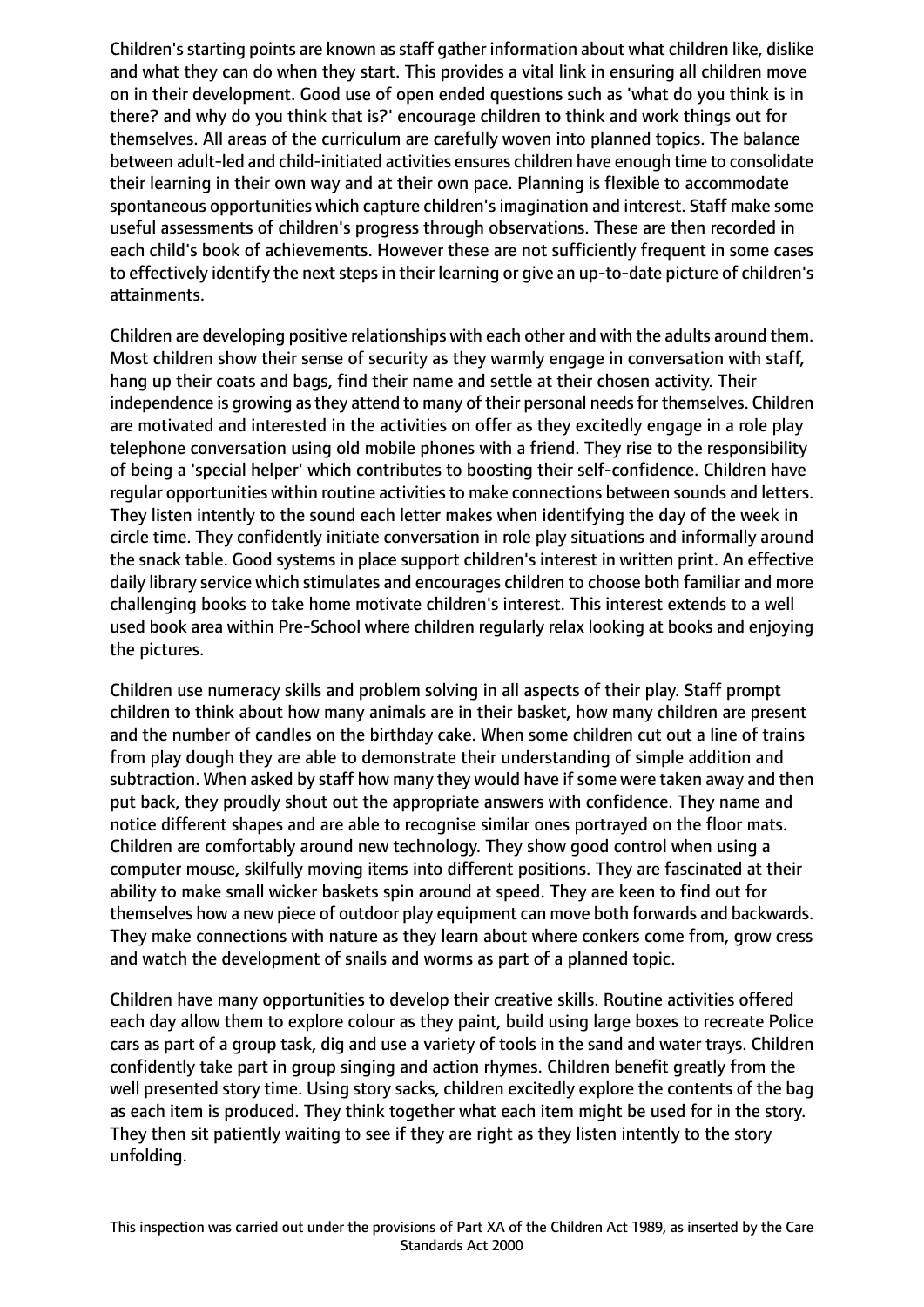## **Helping children make a positive contribution**

The provision is good.

Children's individual needs are well met as staff gather detailed information from parents when children start. Staff take great care to find out about the children as individuals and their home circumstances. Care practices are adapted to support each child. Staff skilfully respond to a new child who is reluctant to attend. They use a range of different strategies to engage them in activities which interest them. Children learn about the needs of others as they celebrate a range of cultural festivals. Through planned activities children have the opportunity for example to try rice and prawn crackers as part of the Chinese New Year celebrations. Small world play resources and books easily accessible within their routine play activities further raises children's awareness.

Children with learning difficulties and/or disabilities or those who speak English as an additional language are warmly welcomed. Staff work closely with parents and carers to understand and respond appropriately to their needs. Children's spiritual, moral, social and cultural development is fostered. Children have time to sit and think, they learn from each other and share their achievements enthusiastically with both each other and staff. Children's behaviour is good. They are beginning to take some responsibility for their managing their behaviour. Through age-appropriate explanations given by staff and daily reminders at circle time, children's understanding of positive behaviour is reinforced. As a result children are grasping a strong sense of right and wrong.

Parents are encouraged to share what they know about their children. They have daily opportunities to exchange information with staff. Parents are aware of who their child's key worker which strengthens the positive and supportive relationships that exist. They comment very favourably on the care provided. They say how much their child enjoys coming and are able to recognise the progress that they have made. Written information is shared through a variety of ways. Some information is presented on the parents table as they arrive whilst some is also displayed on the notice board. Some parents are aware of the Pre-School's complaints policy, however many are not aware of how to contact Ofsted despite this information being displayed on the notice board. Therefore the current system of informing parents of this relevant information is not wholly effective.

The partnership with parents and carers of funded children is good. At the onset of a place they are provided with an attractively presented information pack which gives clear details of the curriculum offered. Parents are encouraged to make contributions and share in their child's learning through daily discussion with staff and well presented learning stories, however the current recording system does not consistently give an up-to-date picture of all children's educational progress and current level of attainment.

# **Organisation**

The organisation is good.

Clear recruitment and selection procedures ensure that staff working with children are suitably vetted and qualified. Staff are clear of their roles and responsibilities supported by the strong leadership skills of the Manager. They work well together, supporting each other to ensure the smooth running of the session. All of the records that contribute towards the safe running of the Pre-School are in place and readily available. Secure registration systems are maintained so that all adults and children on the premises are accounted for in the event of an emergency.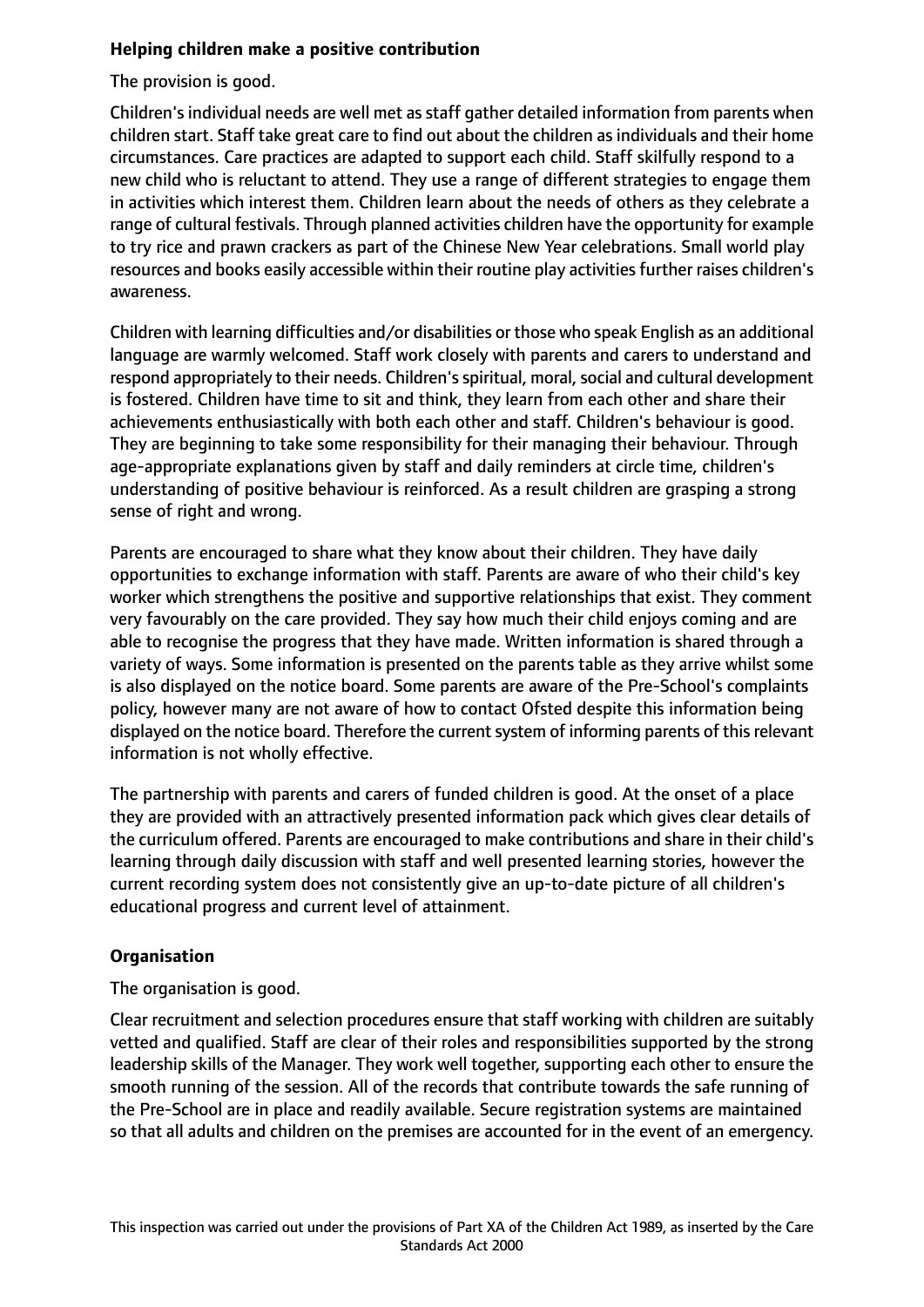Effective contingency plans exists if staff are unwell or attending training so that ratios are consistently maintained in line with the National Standards.

The premises are well-organised so that children are able to move freely around the range of activities with designated areas for messy play, physical play and relaxation. Children benefit greatly from staff who are well-organised. This ensures children have appropriate resources to meet the planned activities and high levels of attention to support their play and development. The registration certificate is clearly displayed on the notice board to inform parents.

The leadership and management is good. On a day-to-day basis staff work well together. The leadership of the sessions is shared during the week amongst suitably qualified staff to further their experience and skills. They discuss daily the sessions' activities and more formally through planned staff meetings. A staff appraisal system is in place. Through completed training since the last inspection staff are able to demonstrate a real commitment to improving the quality of care and education for those children attending. Overall, children's needs are met.

## **Improvements since the last inspection**

Staff have made sound progress in addressing the recommendations raised at the last inspection. From the last care inspection they were asked to improve their staff appraisal system with committee involvement to support staff in improving and developing their practice. With the support of the Manager there is now a clear system in place which has involved the committee on some level. With the impending Annual General Meeting approaching the Pre-School are hoping to elect members who have time to support the day to day working of this provision and provide the necessary support to the staff group.

At the last nursery education inspection they were asked to use the key worker system more effectively to monitor children's progress, identify the next steps of development and carry these through to the daily planning. They were also asked to make provision for physical play when the weather prevents them from using outdoors. Overall they have made suitable progress in addressing these issues. They now have a sound key worker system in place to support each child. Within planning they have started to identify the next steps in children's development and are beginning to incorporate these into future activities. As yet the system is not fully effective in ensuring all children make more rapid progressin their day-to-day learning. Physical play is offered indoors daily using a variety of equipment, such as a balancing beam and sufficient space is available in the hall for group games, music and movement. Every opportunity is taken to use the outdoor play provision even in wet weather to ensure children's physical development is sufficiently promoted.

## **Complaints since the last inspection**

Since the last inspection there have been no complaints made to Ofsted that required the provider or Ofsted to take any action in order to meet the National Standards.

The provider is required to keep a record of complaints made by parents, which they can see on request. The complaints record may contain complaints other than those made to Ofsted.